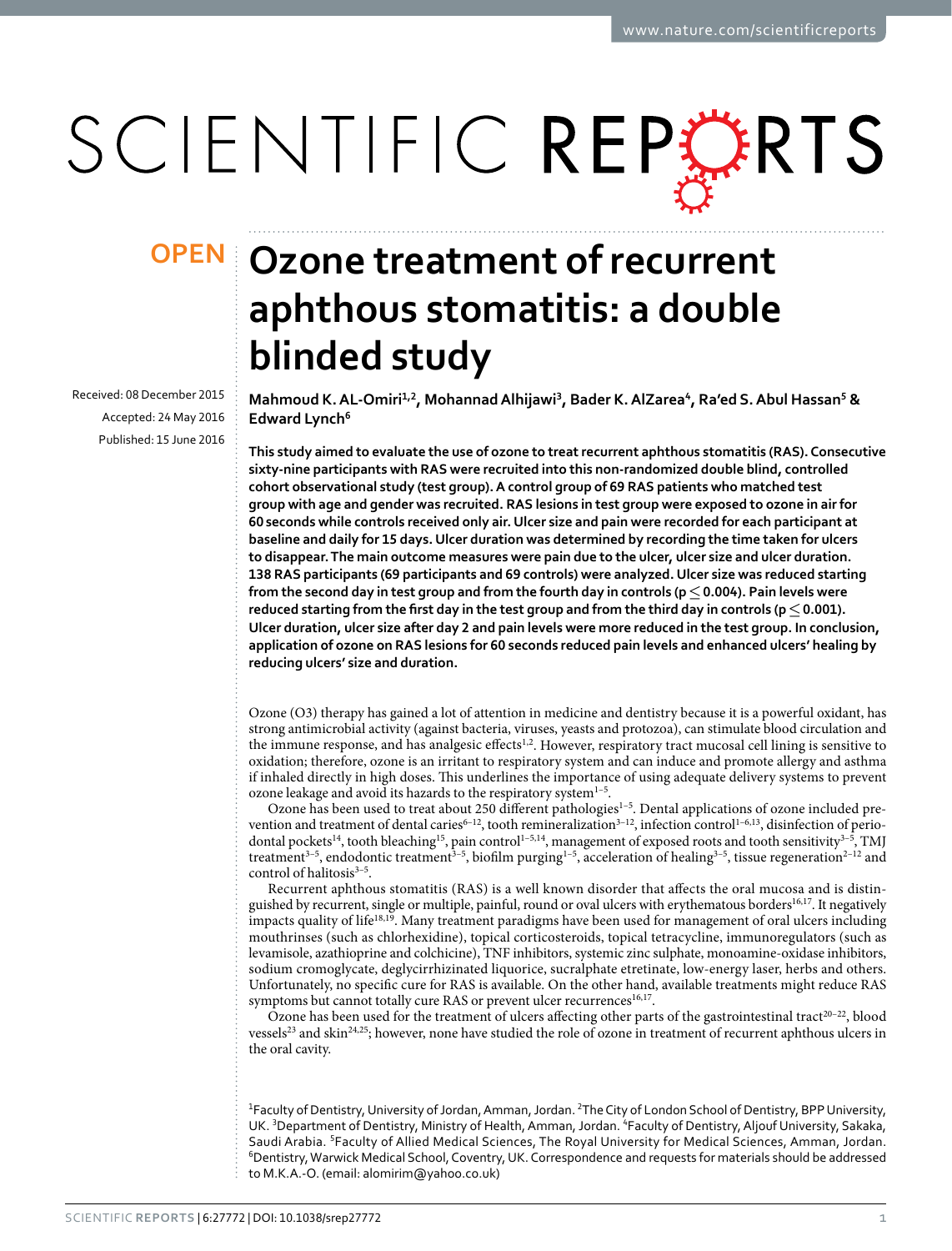This motivated the conduction of this study in order to assess the role of ozone in management of recurrent aphthous ulcers.

The aim of this study was to assess the therapeutic effects of 60seconds of ozone application on ulcer size, ulcer duration and pain caused by recurrent aphthous ulcers.

The null hypothesis for this study was that ozone application for 60 seconds has no role in treatment of RAS lesions and has no effects on ulcer size, ulcer duration or pain caused by RAS lesions.

#### **Materials and Methods**

Sixty nine consecutive patients (30 men and 39 women) aged between 18 and 40 years old (mean age  $\pm$  SD: 27.2  $\pm$  7.5 years) were recruited into this parallel, controlled, double blinded study. The study was conducted during the period from 1st of February until 30<sup>th</sup> November 2015. The participants were diagnosed with RAS and were visiting dental clinics at the University of Jordan, Amman, Jordan.

This study was carried out following ethical principles, including the World Medical Association Declaration of Helsinki. The study was ethically approved by the Deanship of Research, University of Jordan (Reference number 15-2015). All participants were provided with a full explanation of the study, and participants' informed consent was obtained before participation in the study.

In order to be included in the study, participants' age ranged from 18 to 40 years old in order to avoid the potential effects of age on healing of lesions. Also, they had no diagnosed medical disease (including previous mental or psychological disorders, auto-inflammatory disorders, hormonal conditions, haematinic deficiencies, Behcet disease, diabetes, cardiovascular, hypertension, gastrointestinal, skin, liver or renal disease[\)16–19.](#page-5-7) In addition, participants had intraoral labial ulcers, received no treatment for the ulcers before being included in the study and had no active periodontitis. Participants had to present for the purpose of this study on the first day of ulcer appearance.

Participants with removable prosthetic rehabilitations or orthodontic appliances were excluded from the study to avoid potential effects of the appliances on healing of the lesions. Also, participants who chewed tobacco, smoked cigarettes or smoked Narghile (water pipe) were excluded from the study. Also, participants were excluded if they had received any treatment for their ulcers before inclusion in the study.

Medical assessment of each participant included detailed medical and dental histories, complaints, personal information (name, age, gender, occupation, education, marital status and address), full clinical examination, and selected laboratory tests (complete blood count, red blood cell folate, serum vitamin B12, and serum ferritin) were carried out for differential diagnosis and assisting exclusion of underlying medical disease following the methodology of previous literature $16-19$ .

Ulcers were regarded as RAS when they were grey or yellowish in colour, surrounded by an erythematous margin, painful, recurrent and not associated with systemic disease<sup>16-19</sup>. All clinical examinations were carried out on a dental chair set with a light unit Daray angle poise extra-oral light source (Daray Lighting Ltd, Leighton Buzzard, and Bedfordshire, UK). Dental oral mirrors (15/16 inch, Hanhnenkratt GMBH, Germany), explorer probes (0700-9 anatomical handle single ended, ASA Dental Co, Italy) and periodontal probes were utilized during the intra-oral examinations.

Main study outcome measures were pain levels due to ulcers, size of ulcers and duration of ulcers. Ulcer size was recorded at study baseline using a digital caliber (Terensa, USA) which has an accuracy up to 0.01mm. Also, pain assessment was carried out at study baseline using a VAS score recorded from 0 to 10; 0 meant no pain and 10 meant the most severe pain. Then, the ulcers in the test group were exposed to 2350 ppm of ozone gas with a flow rate of 615 cc per minute for 60 seconds using the healOzone X4 machine (healOzone X4, Curozone, Germany) which required an adequate seal of its delivery system to be able to work and provide ozon[e8](#page-5-12)[,14](#page-5-5). An ozone measurement device was used to confirm the ppm of ozone delivered and a flow meter was used to confirm the flow rate immediately before the start of the study. Ozone was applied on the lesions through special disposable silicone cups that permitted adequate seal and avoided gas escape which ensured the safety of the machine for human use<sup>[8](#page-5-12),[14](#page-5-5)</sup>. No ozone could escape and therefore no ozone smell could be detected which allowed blinding. The large cup with an 8mm diameter was used on each occasion and when the ulcer was larger than 8mms then the cup application was repeated so that the entire area of the ulcer was treated with ozone. Ulcer size and pain assessment were then repeated as above daily for 15 days. Ulcers duration was determined by recording the time (in days) required for the ulcers to disappear.

Each participant was examined on a dental chair following the above described procedures everyday throughout the study to also rule out any other changes in their oral and dental status apart from the assessed ulcers (such as having new orthodontic or prosthetic appliances, having dental pain due to other reasons, or having trauma to the mucosa or teeth). Subjects would have been excluded if they had any such changes to avoid any potential effects of such changes on ulcer healing as well as assessment of pain and ulcer size and duration. The participants were instructed not to use any systemic or local drugs for the treatment of the ulcers or their symptoms throughout the period of the study. They were to be excluded from the study if they used any other therapy for the ulcers. In this study, all participants completed the study without any drop out (drop out rate was zero).

A control group of 69 RAS patients (39 women and 30 men, mean age  $\pm$  SD: 27.4 $\pm$ 7.1 years) who matched the participants in the main study group with age and gender were also recruited into this study. The inclusion and exclusion criteria and medical assessment of the controls were the same as those followed during the recruitment of participants in the test group. Pain assessment as well as recording ulcers size was carried out at study baseline following the same procedures as in the test group. The used healOzone machine was specially designed by having a switch at the back of the device which was switched to deliver only air and no ozone for the controls. Participants in the control group received the same treatment but with air only with no ozone and no participant was informed if they were in the test or the control group. The controls were also followed up every day for 15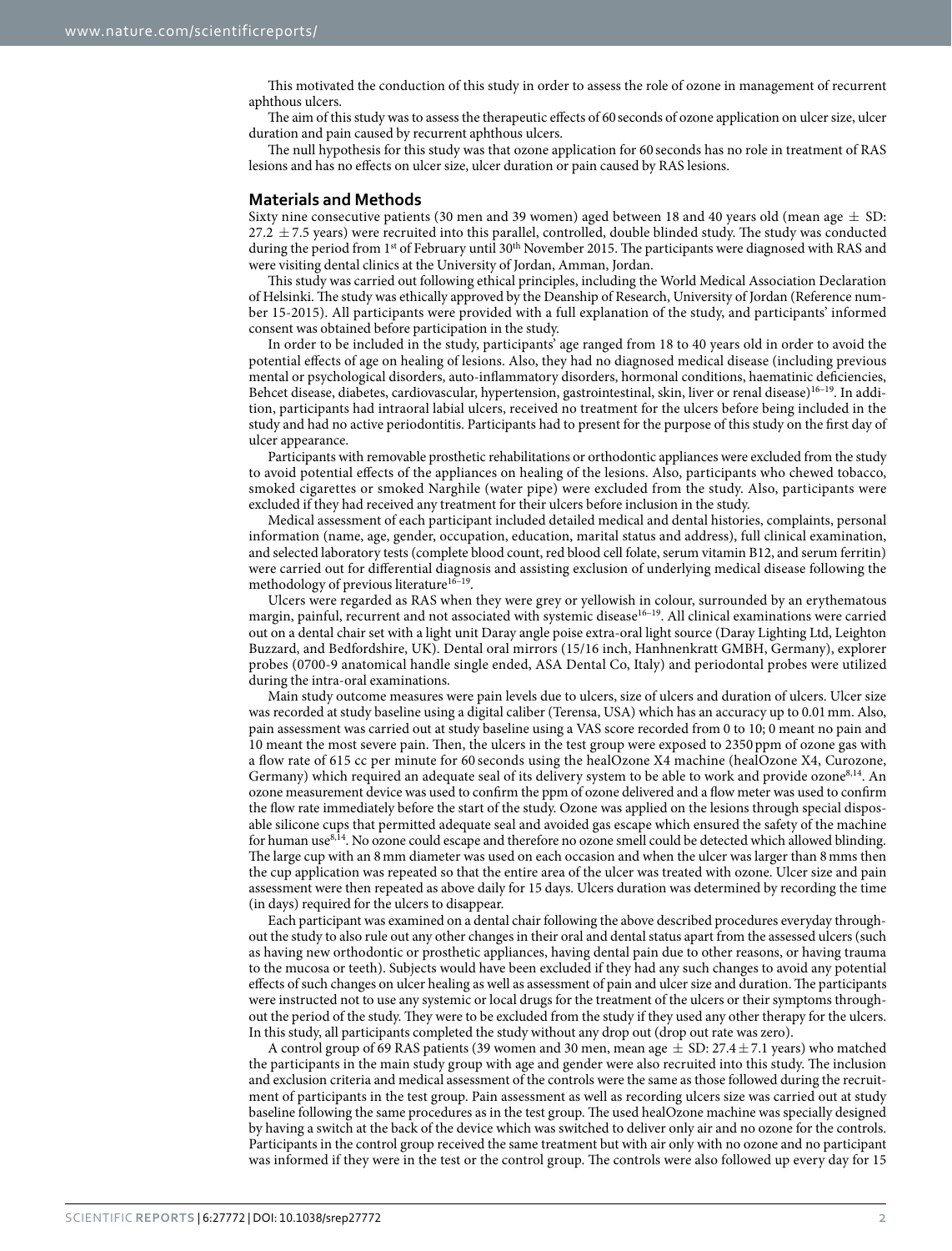<span id="page-2-0"></span>

|                       |            | Mean ulcer size in mm (SD) | Minimum ulcer size<br>in mm |                  | <b>Maximum ulcer size</b><br>in mm |                  |
|-----------------------|------------|----------------------------|-----------------------------|------------------|------------------------------------|------------------|
| <b>Recording time</b> | Test group | Control group              | <b>Test</b><br>group        | Control<br>group | <b>Test</b><br>group               | Control<br>group |
| Study baseline        | 5.20(1.25) | 5.25(1.26)                 | 3.50                        | 3.50             | 8.00                               | 8.00             |
| Day 1                 | 5.20(1.25) | 5.25(1.26)                 | 3.50                        | 3.50             | 8.00                               | 8.00             |
| Day 2                 | 5.12(1.18) | 5.23(1.23)                 | 3.00                        | 3.50             | 7.50                               | 8.00             |
| Day 3                 | 4.67(0.96) | 5.21(1.21)                 | 3.00                        | 3.50             | 6.50                               | 8.00             |
| Day 4                 | 3.93(0.87) | 5.16(1.18)                 | 2.50                        | 3.50             | 5.50                               | 8.00             |
| Day 5                 | 3.10(0.84) | 4.52(1.14)                 | 2.00                        | 3.00             | 4.50                               | 7.00             |
| Day 6                 | 1.82(0.73) | 3.91(1.04)                 | 1.00                        | 2.50             | 3.00                               | 6.00             |
| Day 7                 | 0.78(0.47) | 2.86(1.07)                 | 0.00                        | 1.00             | 1.50                               | 5.00             |
| Day 8                 | 0.27(0.32) | 1.65(0.94)                 | 0.00                        | 0.00             | 1.00                               | 3.50             |
| Day 9                 | 0.03(0.12) | 0.52(0.55)                 | 0.00                        | 0.00             | 0.50                               | 1.50             |
| Day 10                | 0.00(0.00) | 0.31(0.12)                 | 0.00                        | 0.00             | 0.00                               | 0.50             |
| Day 11                | 0.00(0.00) | 0.10(0.11)                 | 0.00                        | 0.00             | 0.00                               | 0.50             |
| Day 12                | 0.00(0.00) | 0.04(0.14)                 | 0.00                        | 0.00             | 0.00                               | 0.20             |
| Days 12 to 15         | 0.00(0.00) | 0.00(0.00)                 | 0.00                        | 0.00             | 0.00                               | 0.00             |

**Table 1. Distribution of means, standard deviations, minimum and maximum values of recorded ulcer size among study groups (n=69 for each group).** SD: Standard Deviation.

days. Ulcer size and pain assessment were repeated daily for 15 days following the same procedures in the test group. Ulcer duration was determined by recording the time required for the ulcer to disappear.

One examiner blindly conducted all clinical examinations and intra-examiner reliability was evaluated on eight duplicate clinical examinations utilizing Kappa statistics. The Kappa value was 0.91 signifying a high agreement. Also, inter-examiner reliability was evaluated by conducting the same eight examinations by another investigator; Kappa was 0.87 demonstrating high agreement. Neither the examiner nor the participants were aware of which participant received ozone or only air.

**Statistical analysis.** The data analysis was executed using the SPSS computer software (Statistical Package for the Social Sciences; version 19.0, SPSS Inc.). The Pearson Correlation test was utilized to test for correlation between participants' demographic and pain levels, ulcer size and ulcer duration. A paired sample t-test was utilized to evaluate pain levels and ulcer size before and after ozone application in the main study group. The ANOVA test was used compare pain levels, ulcer size and ulcer duration between groups. Statistical significance levels were set at  $P \leq 0.05$  during all statistical analyses. The sample size for this study was estimated via the software G\*Power 3.1.9.2 (Heinrich-Heine-University Dusseldorf, Dusseldorf, Germany) by utilizing data obtained following a pilot study. The repeated measurements design was used in the software, in which the ozone treatment was considered the independent factor and the ulcers size as the repeated measures factor. With a significant level of 5%, statistic power of 80%, and effect size of 20%, the minimum sample size was calculated as 52 participants for each group.

#### **Results**

RAS participants (69 participants and 69 controls) were included in the analysis. Ulcer duration in the test group ranged between 7 and 10 days (mean  $\pm$  SD: 8.4 $\pm$  0.8 days). On the other hand, ulcer duration in the control group ranged between 8 and 12 days (mean  $\pm$  SD: 9.5  $\pm$  0.6 days).

[Table 1](#page-2-0) presents the distribution of ulcer size among study groups at baseline and daily for 15 days. Ulcer size was reduced as time progressed in both groups; however, reduction in ulcer size was more pronounced in the test group where ozone was applied on RAS lesions.

[Table 2](#page-3-0) shows the distribution of VAS scores for pain levels among study groups at baseline and daily for 15 days. VAS scores for pain in the test group were reduced after application of ozone, and were reduced with time more than those in the control group.

Correlations within the test group showed that no significant relationships were found between age and gender on one side and each of ulcer duration, ulcer size, and pain levels ( $p > 0.05$ ) ([Table 3](#page-3-1)). On the other hand, within the control group; no significant relationships were found between age and each of ulcer duration, ulcer size and pain levels ( $p > 0.05$ ) [\(Table 3](#page-3-1)). Also, no significant relationships were found between gender and each of ulcer size and pain levels among controls ( $p > 0.05$ ). However, males had a lower ulcer duration than females  $(p=0.020)$  [\(Table 3](#page-3-1)).

Furthermore, paired samples t-test showed that ulcer size was significantly reduced starting from the second day following ozone application ( $p \le 0.002$ ) and starting from the fourth day among controls ( $p \le 0.004$ ) ([Table 4\)](#page-4-0). Also, paired samples t-test showed that pain levels were significantly reduced starting from the first day shortly following ozone application ( $p \le 0.001$ ) and starting from the third day among controls ( $p \le 0.001$ ) ([Table 5](#page-4-1)).

Comparison between groups using the ANOVA test showed that there were no significant differences between groups regarding participants' age, participants' gender, ulcer size at study baseline, ulcer size at day 2, and pain levels at baseline ( $p > 0.05$ ).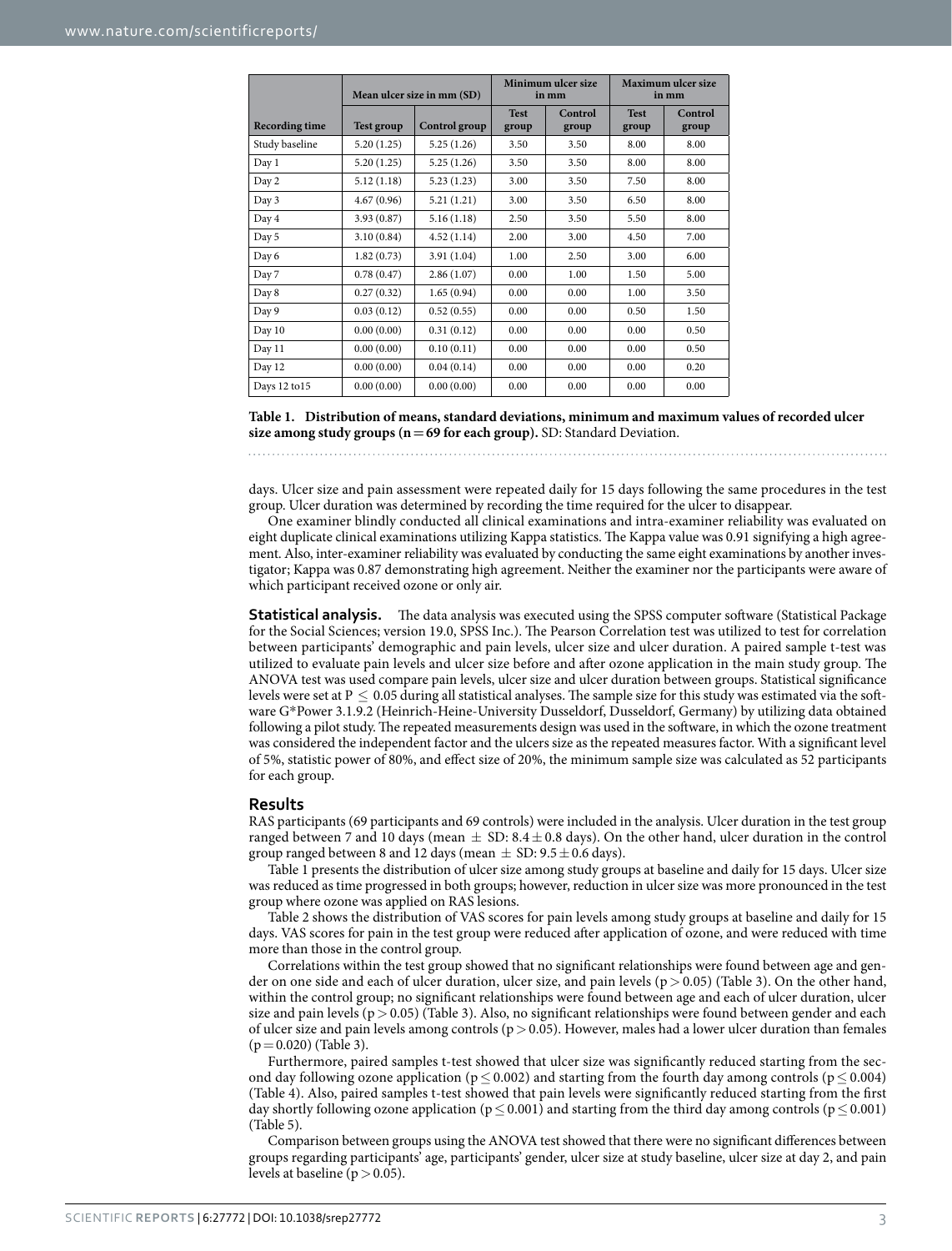<span id="page-3-0"></span>

|                       | Mean VAS score for pain (SD) |               |                      | <b>Minimum VAS score</b><br>for pain | <b>Maximum VAS score</b><br>of pain |                  |  |
|-----------------------|------------------------------|---------------|----------------------|--------------------------------------|-------------------------------------|------------------|--|
| <b>Recording time</b> | Test group                   | Control group | <b>Test</b><br>group | Control<br>group                     | <b>Test</b><br>group                | Control<br>group |  |
| Study baseline        | 7.68(0.81)                   | 7.58(0.83)    | 6                    | 6                                    | 10                                  | 10               |  |
| Day 1                 | 5.61(0.97)                   | 7.58(0.83)    | 3                    | 6                                    | 8                                   | 10               |  |
| Day 2                 | 4.30(1.06)                   | 7.58(0.83)    | $\overline{c}$       | 6                                    | 6                                   | 10               |  |
| Day 3                 | 3.19(1.20)                   | 6.90(0.82)    | 1                    | 5                                    | 5                                   | 9                |  |
| Day 4                 | 2.68(1.05)                   | 6.36(0.62)    | $\mathbf{1}$         | 5                                    | 5                                   | 8                |  |
| Day 5                 | 2.10(0.86)                   | 5.29(0.62)    | $\mathbf{1}$         | $\overline{4}$                       | $\overline{4}$                      | 6                |  |
| Day 6                 | 1.59(0.60)                   | 4.14(0.60)    | 1                    | 3                                    | 3                                   | 5                |  |
| Day 7                 | 1.03(0.54)                   | 2.83(0.64)    | $\Omega$             | $\mathbf{1}$                         | $\overline{c}$                      | $\overline{4}$   |  |
| Day 8                 | 0.48(0.53)                   | 1.57(0.76)    | $\Omega$             | $\Omega$                             | $\overline{c}$                      | 3                |  |
| Day 9                 | 0.03(0.17)                   | 0.67(0.07)    | $\Omega$             | $\Omega$                             | 1                                   | $\overline{c}$   |  |
| Day 10                | 0.00(0.00)                   | 0.09(0.28)    | $\Omega$             | $\mathbf{0}$                         | $\mathbf{0}$                        | 1                |  |
| Day 11                | 0.00(0.00)                   | 0.03(0.17)    | $\Omega$             | $\Omega$                             | $\Omega$                            | 1                |  |
| Days 12 to 15         | 0.00(0.00)                   | 0.00(0.00)    | $\mathbf{0}$         | $\mathbf{0}$                         | $\mathbf{0}$                        | $\mathbf{0}$     |  |

#### **Table 2. Distribution of means, standard deviations, minimum and maximum VAS score values of reported pain levels among study groups (n= 69 for each group).** SD: Standard Deviation.

<span id="page-3-1"></span>

|                | Age               |                  | Gender            |                  |  |  |
|----------------|-------------------|------------------|-------------------|------------------|--|--|
|                | <b>Test group</b> | Control<br>group | <b>Test group</b> | Control<br>group |  |  |
| Pain levels    |                   |                  |                   |                  |  |  |
| $R =$          | 0.176             | 0.167            | 0.02              | 0.156            |  |  |
| $P =$          | 0.149             | 0.170            | 0.867             | 0.201            |  |  |
| Ulcer size     |                   |                  |                   |                  |  |  |
| $R =$          | 0.116             | 0.178            | 0.003             | 0.196            |  |  |
| $P =$          | 0.341             | 0.143            | 0.980             | 0.107            |  |  |
| Ulcer duration |                   |                  |                   |                  |  |  |
| $R =$          | 0.126             | 0.199            | 0.043             | $0.279*$         |  |  |
| $P =$          | 0.303             | 0.101            | 0.728             | 0.020            |  |  |

**Table 3. Correlations between age and gender on one side and each of pain levels, ulcer size and ulcer duration among the study participants (n= 69 for each group).** R= Pearson's correlation coefficient; P = Probability levels; \*Significant relation.

On the other hand, ulcer duration, ulcer size from day 3 untill day 10, and pain levels from day 1 untill day 10 were more reduced in the test group treated with ozone in comparison to controls ( $p \le 0.012$ ).

#### **Discussion**

The findings of this study demonstrated that application of ozone for 60 seconds on RAS lesions resulted in lower pain levels and improved healing of ulcers. Therefore, the null hypothesis of the study was rejected.

The healOzone X4 machine was utilized to produce and deliver ozone in this study because it was employed in many clinical trials previously and documented to be safe owing to the total confinement of ozone within the machines delivery system<sup>8,[12](#page-5-13),[13,](#page-5-4)15</sup>. Miller and Hodson<sup>8</sup> established that the Ozicure machine caused ozone accumulation to unsafe levels for humans typically if operated without adequate suction; and thus should not be used. Alternatively, the healOzone machine was confirmed safe to use since it is designed to function only if the delivering cups provide an adequate seal to avoid ozone leakage<sup>8,[12](#page-5-13),[13](#page-5-4),[15](#page-5-6)</sup>.

In this study, ozone was directly applied to oral mucosa and did not cause any negative tissue reaction. This harmonizes with the findings of previous studies which concluded that ozone had less toxic effects on human oral epithelium and gingival fibroblast cells than chlorhexidine, sodium hypochlorite or hydrogen peroxid[e26](#page-6-3). Also, Hauser-Gerspach *et al.*[27](#page-6-4) found that ozone did not affect osteoblastic cell adhesion and proliferation. In addition, previous studies applied ozone directly on teeth, soft periodontal tissues, gingiva, oral mucosa, bone and periim-plant tissues and no adverse events were recorded in any study<sup>3-6,[12,](#page-5-13)[13,](#page-5-4)26-3</sup>

The findings of this study demonstrated that pain levels were significantly reduced following ozone application on RAS ulcers. This concurs with the findings of previous studies that applied ozone to soft tissues and bone dur-ing third molar extraction and revealed that ozone application was associated with reduction in pain levels<sup>28,[30,](#page-6-6)31</sup>. Also, this supports the hypothesis that ozone is associated with analgesic effects<sup>1-5</sup>.

The results of this study showed that ulcers healing duration as well as ulcers size were significantly reduced following the application of ozone. This might be explained by ozone properties including being a powerful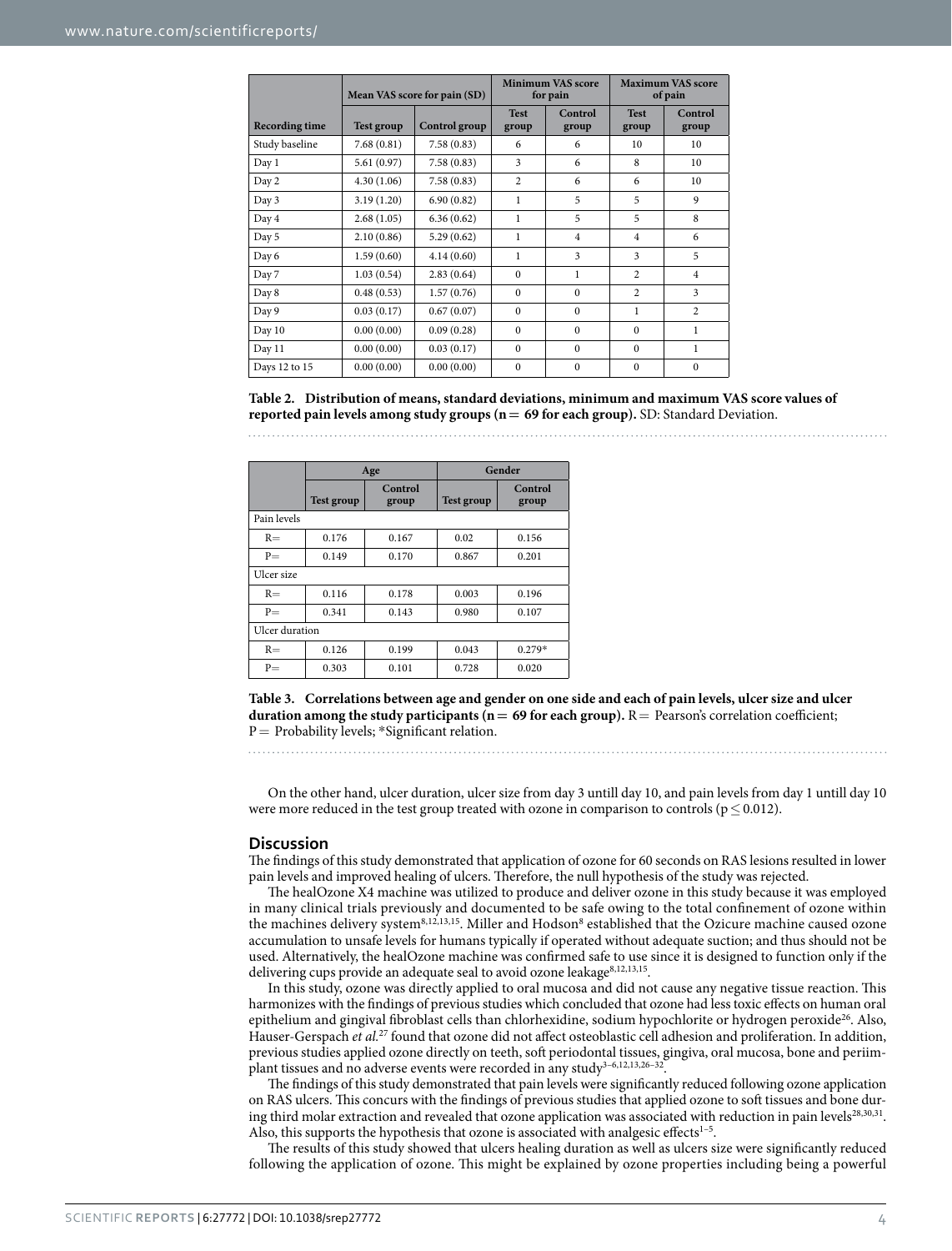<span id="page-4-0"></span>

|                    |                   | <b>Paired Differences</b> |                                                        |         |        |    |              |
|--------------------|-------------------|---------------------------|--------------------------------------------------------|---------|--------|----|--------------|
| Group ( $n = 69$ ) |                   | Std. Error                | 95% Confidence<br>Interval of the<br><b>Difference</b> |         |        |    | Sig.         |
| for each group)    | Ulcer size pairs  | Mean                      | Lower                                                  | Upper   | T      | df | $(2-tailed)$ |
|                    | baseline - Day 2  | 0.02448                   | 0.03086                                                | 0.12856 | 3.256  | 68 | 0.002        |
|                    | baseline - Day 3  | 0.05920                   | 0.41086                                                | 0.64711 | 8.936  | 68 | 0.000        |
|                    | baseline - Day 4  | 0.07045                   | 1.12753                                                | 1.40870 | 17.999 | 68 | 0.000        |
|                    | baseline - Day 5  | 0.07948                   | 1.93561                                                | 2.25280 | 26.350 | 68 | 0.000        |
| Test               | baseline - Day 6  | 0.09023                   | 3.19675                                                | 3.55687 | 37.423 | 68 | 0.000        |
|                    | baseline - Day 7  | 0.10923                   | 4.19508                                                | 4.63100 | 40.402 | 68 | 0.000        |
|                    | baseline - Day 8  | 0.12183                   | 4.68443                                                | 5.17064 | 40.447 | 68 | 0.000        |
|                    | baseline - Day 9  | 0.14623                   | 4.87486                                                | 5.45847 | 35.332 | 68 | 0.000        |
|                    | baseline - Day 10 | 0.15144                   | 4.89346                                                | 5.49785 | 34.308 | 68 | 0.000        |
|                    | baseline - Day 2  | 0.01449                   | $-0.01443$                                             | 0.04341 | 1.000  | 68 | 0.321        |
|                    | baseline - Day 3  | 0.01881                   | $-0.00130$                                             | 0.07376 | 1.927  | 68 | 0.058        |
|                    | baseline - Day 4  | 0.02912                   | 0.02885                                                | 0.14506 | 2.986  | 68 | 0.004        |
| Control            | baseline - Day 5  | 0.04198                   | 0.64087                                                | 0.80840 | 17.262 | 68 | 0.000        |
|                    | baseline - Day 6  | 0.04896                   | 1.24288                                                | 1.43827 | 27.382 | 68 | 0.000        |
|                    | baseline - Day 7  | 0.06032                   | 2.26369                                                | 2.50443 | 39.523 | 68 | 0.000        |
|                    | baseline - Day 8  | 0.07022                   | 3.45407                                                | 3.73433 | 51.183 | 68 | 0.000        |
|                    | baseline - Day 9  | 0.09930                   | 4.52648                                                | 4.92279 | 47.578 | 68 | 0.000        |
|                    | baseline - Day 10 | 0.14537                   | 4.91281                                                | 5.49299 | 35.790 | 68 | 0.000        |

|  | Table 4. Paired samples t-test to compare differences in ulcer size within each study group. |  |
|--|----------------------------------------------------------------------------------------------|--|
|  |                                                                                              |  |

<span id="page-4-1"></span>

|                  |                   |            | <b>Paired Differences</b>                              |         |        |    |              |
|------------------|-------------------|------------|--------------------------------------------------------|---------|--------|----|--------------|
| Group ( $n = 69$ |                   | Std. Error | 95% Confidence<br>Interval of the<br><b>Difference</b> |         |        |    | Sig.         |
| for each group)  | Pain level pairs  | Mean       | Lower                                                  | Upper   | T      | df | $(2-tailed)$ |
|                  | baseline - Day 1  | 0.10389    | 1.86516                                                | 2.27977 | 19.949 | 68 | 0.000        |
|                  | baseline - Day 2  | 0.10136    | 3.17456                                                | 3.57907 | 33.316 | 68 | 0.000        |
|                  | baseline - Day 3  | 0.12148    | 4.25034                                                | 4.73517 | 36.982 | 68 | 0.000        |
|                  | baseline - Day 4  | 0.10728    | 4.78593                                                | 5.21407 | 46.607 | 68 | 0.000        |
| Test             | baseline - Day 5  | 0.09326    | 5.39361                                                | 5.76582 | 59.827 | 68 | 0.000        |
|                  | baseline - Day 6  | 0.08696    | 5.91344                                                | 6.26048 | 70.000 | 68 | 0.000        |
|                  | baseline - Day 7  | 0.08717    | 6.47823                                                | 6.82612 | 76.313 | 68 | 0.000        |
|                  | baseline - Day 8  | 0.07608    | 7.05108                                                | 7.35472 | 94.673 | 68 | 0.000        |
|                  | baseline - Day 9  | 0.09422    | 7.46416                                                | 7.84019 | 81.217 | 68 | 0.000        |
|                  | baseline - Day 10 | 0.09792    | 7.48577                                                | 7.87655 | 78.446 | 68 | 0.000        |
|                  | baseline - Day 3  | 0.05651    | 0.56839                                                | 0.79393 | 12.053 | 68 | 0.000        |
| Control          | baseline - Day 4  | 0.07407    | 1.06960                                                | 1.36519 | 16.437 | 68 | 0.000        |
|                  | baseline - Day 5  | 0.09023    | 2.10980                                                | 2.46991 | 25.377 | 68 | 0.000        |
|                  | baseline - Day 6  | 0.08875    | 3.25769                                                | 3.61188 | 38.702 | 68 | 0.000        |
|                  | baseline - Day 7  | 0.07836    | 4.59725                                                | 4.90999 | 60.662 | 68 | 0.000        |
|                  | baseline - Day 8  | 0.08385    | 5.84718                                                | 6.18180 | 71.733 | 68 | 0.000        |
|                  | baseline - Day 9  | 0.08191    | 6.74960                                                | 7.07649 | 84.400 | 68 | 0.000        |
|                  | baseline - Day 10 | 0.08910    | 7.31496                                                | 7.67054 | 84.097 | 68 | 0.000        |

**Table 5. Paired samples t-test to compare differences in pain levels within each study group.**

oxidant and ability to stimulate blood circulation and immune responses<sup>1-5</sup>. An inflammatory cell infiltrate (including neutrophils and lymphocytes) exists beneath ulcers and produces inflammatory mediators that are responsible for the inflammatory process seen in RAS lesions. Being a powerful oxidant; ozone affects both the cellular and humoral immune system, oxidizes toxins making their excretion easier, encourages production of immunocompetent cells and immunoglobulins, improves phagocytosis function of macrophages, and induces production of tumor necrotizing factor (TNF- $\alpha$ ), leukotrienes, interleukins, and prostaglandins that ends inflammation and accelerate tissue healing[33](#page-6-8). Furthermore, ozone enhances the oxygen carrying capacity of blood leading to more efficient cellular metabolism of inflamed tissues and better utilization of energy via activation of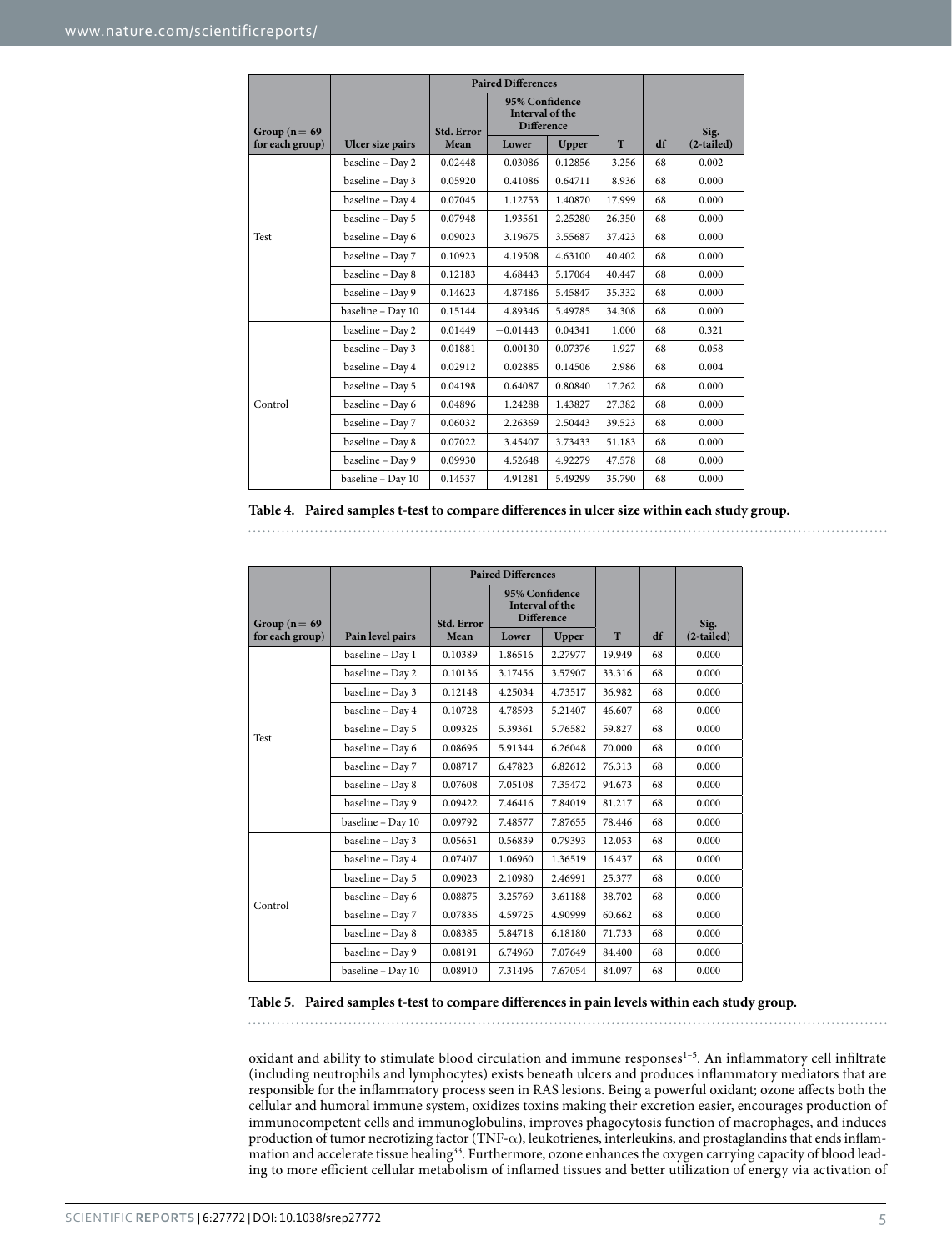aerobic pathways of metabolism (Krebs cycle, glycolysis, and β-oxidation of fatty acids). In addition, oxidant activity of ozone initiates protein synthesis and enhances cellular ribosomes and mitochondria. Consequently, cellular activity and regeneration potentials will be improved and boost tissue healing<sup>33</sup>.

Such properties might potentially accelerate healing of the lesions leading to reductions of ulcer size and ulcer duration. This agreed with previous studies that applied ozone for the treatment of other types of ulcers (such as ulcers involving the stomach, duodenum, veins, and skin) and revealed that ozone was associated with better healing of the ulcers<sup>20-25</sup>. However, this contrasts with the findings of previous studies that applied ozone to bone and soft tissues during third molar surgery and found that it did not affect healing time but significantly reduced pain level[s28](#page-6-5)[,30](#page-6-6)[,31](#page-6-7). This contrast could be attributable to differences in sample size and study design such as the utilization of another machine that generated dramatically lower ozone concentrations and lower flow rates with a much lower delivered dose of ozone, application of ozone for shorter time periods and applying ozone to different tissues during bone surgery.

This study demonstrated that ozone application improved healing of ulcers and reduced pain.

Therefore, ozone should be considered for the management of RAS lesions as it can reduce treatment time, reduce oral ulcers and impacts on quality of life by reducing pain and ulcer duration, and thus improve patients' perception of and compliance with treatment. Also, application of ozone is convenient, fast and monitored since it is administered by this special machine that can control concentration, volume, application site and timing of ozone application.

The study limitations are that the size of the study sample is small; nevertheless, the sample size in this study is comparable to or even larger than the sample size in previous investigations in this field<sup>[15](#page-5-6),18-25</sup>. Also, pain assessment in this study depended on subjective reporting of patients' opinions regarding pain levels. This is an inherent drawback in subjective and self reporting of symptoms. However, all attempts were made to provide patients with a full explanation of the VAS scale used to score pain levels in this study. Another limitation of using ozone as a therapy for RAS patients is that there is no home device for patients to use, and that some patients would have very frequent RAS attacks and would not be able to attend the clinic each time they have an attack. Current studies are in progress to investigate the effects of [ozone therapy](https://www.austinozone.com) on frequency of RAS attacks as well as to test new methods for ozone administration schedules and dosage that can be applied by patients at home. It would be useful to establish whether changes in ozone dosage or schedule of administration might achieve more impressive answers for patients in future.

Further investigations are also required on larger samples, on different types of oral ulcers, and on different populations, as well as to identify the potential effects of ozone on different types (major, minor and herpetiform ulcers), frequency and number of RAS lesions. Also, studies are required to measure effects of ozone therapy against or in conjunction with other treatment paradigms used for management of RAS.

#### **Conclusions**

Application of ozone on RAS lesions for 60 seconds lead to a reduction of pain levels as well as enhanced healing of the ulcers by reducing the size and duration of ulcers.

#### **References**

- <span id="page-5-0"></span>1. Burns, D. T. Early problems in the analysis and the determination of ozone. *Fresenius J. Anal. Chem.* **357,** 178–183 (1997).
- <span id="page-5-1"></span>2. Bocci, V. A. Scientific and medical aspects of ozone therapy: State of the Art. *Arch. Med. Res.* **37,** 425–435 (2006).
- <span id="page-5-3"></span>3. Nogales, C. G., Ferrari, P. H., Kantorovich, E. O. & Lage-Marques, J. L. Ozone therapy in medicine and dentistry. *J. Contemp. Dent. Pract*. **9,** 75–84 (2008).
- 4. Seidler, V. *et al.* Ozone and its usage in general medicine and dentistry. A review article. *Prague. Med. Rep*. **109,** 5–13 (2008).
- 5. Saini, R. Ozone therapy in dentistry: A strategic review. *J. Nat. Sci. Biol. Med*. **2,** 151–153 (2011).
- <span id="page-5-2"></span>6. Baysan, A., Whiley, R. A. & Lynch, E. Antimicrobial effect of a novel ozone generating device on micro-organisms associated with primary root carious lesions *in vitro*. *Caries Res.* **34,** 498–501 (2000).
- 7. Holmes, J. Clinical reversal of root caries using ozone, double-blind, randomised, controlled 18-month trial. *Gerodontology.* **20,** 106–114 (2003).
- <span id="page-5-12"></span>8. Millar, B. J. & Hodson, N. Assessment of the safety of two ozone delivery devices. *J. Dent.* **35,** 195–200 (2007).
- 9. Baysan, A. & Lynch, E. Clinical reversal of root caries using ozone: 6-month results. *Am. J. Dent.* **20,** 203–208 (2007).
- 10. Lynch, E. Evidence-based caries reversal using ozone. *J. Esthet. Restor. Dent.* **20,** 218–222 (2008).
- <span id="page-5-13"></span>11. Lynch, E. Evidence-based efficacy of ozone for root canal irrigation. *J. Esthet. Restor. Dent.* **20,** 287–293 (2008).
- 12. Pires, P. T., Ferreira, J. C., Oliveira, S. A., Silva, M. J. & Melo, P. R. Effect of ozone gas on the shear bond strength to enamel. *J. Appl. Oral Sci*. **21,** 177–182 (2013).
- <span id="page-5-4"></span>13. Kapdan, A., Öztaş, N. & Sümer, Z. Comparing the antibacterial activity of gaseous ozone and chlorhexidine solution on a tooth cavity model. *J. Clin. Exp. Dent*. **5,** e133–137 (2013).
- <span id="page-5-5"></span>14. McKenna, D. F., Borzabadi-Farahani, A. & Lynch, E. The effect of subgingival ozone and/or hydrogen peroxide on the development of peri-implant mucositis: a double-blind randomized controlled trial. *Int. J. Oral Maxillofac. Implants*. **28,** 1483–1489 (2013).
- <span id="page-5-6"></span>15. Bortolatto, J. F. *et al.* Low concentration H2O2/TiO\_N in office bleaching - a randomized clinical trial. *J. Dent. Res.* **93** (7 Suppl), 66S–71S (2014).
- <span id="page-5-8"></span><span id="page-5-7"></span>16. Scully, C. Clinical practice. Aphthous ulceration. *N. Eng. J. Med.* **355,** 165–172 (2006).
- 17. Scully, C. & Porter, S. Oral mucosal disease: recurrent aphthous stomatitis. *Br. J. Oral Maxillofac. Surg.* **46,** 198–206 (2008).
- <span id="page-5-9"></span>18. AL-Omiri, M. K., Karasneh, J. & Lynch, E. Psychological profiles among patients with recurrent aphthous ulcers. *Int. J. Oral Maxillofac. Surg.* **41,** 384–388 (2012).
- <span id="page-5-10"></span>19. Al-Omiri, M. K. *et al.* Oral health impacts, quality of life, and personality profiles among patients with recurrent aphthous ulcers: A preliminary within subject study. *J. Oral Pathol. Med.* **44,** 278–283 (2015).
- <span id="page-5-11"></span>20. Zamora, Z. *et al.* Ozonized sunflower oil reduces oxidative damage induced by indomethacin in rat gastric mucosa. *Inflamm. Res.* **57,** 39–43 (2008).
- 21. Mamedov, R. A. *et al.* The use of ozone and low-intensive laser irradiation in complex treatment of complicated duodenal ulcer. *Khirurgiia. (Mosk)*. **7,** 53–55 (2011).
- 22. Bertolotti, A., Izzo, A., Grigolato, P. G. & Iabichella, M. L. The use of ozone therapy in Buruli ulcer had an excellent outcome. *BMJ. Case Rep.* bcr2012008249 (2013).